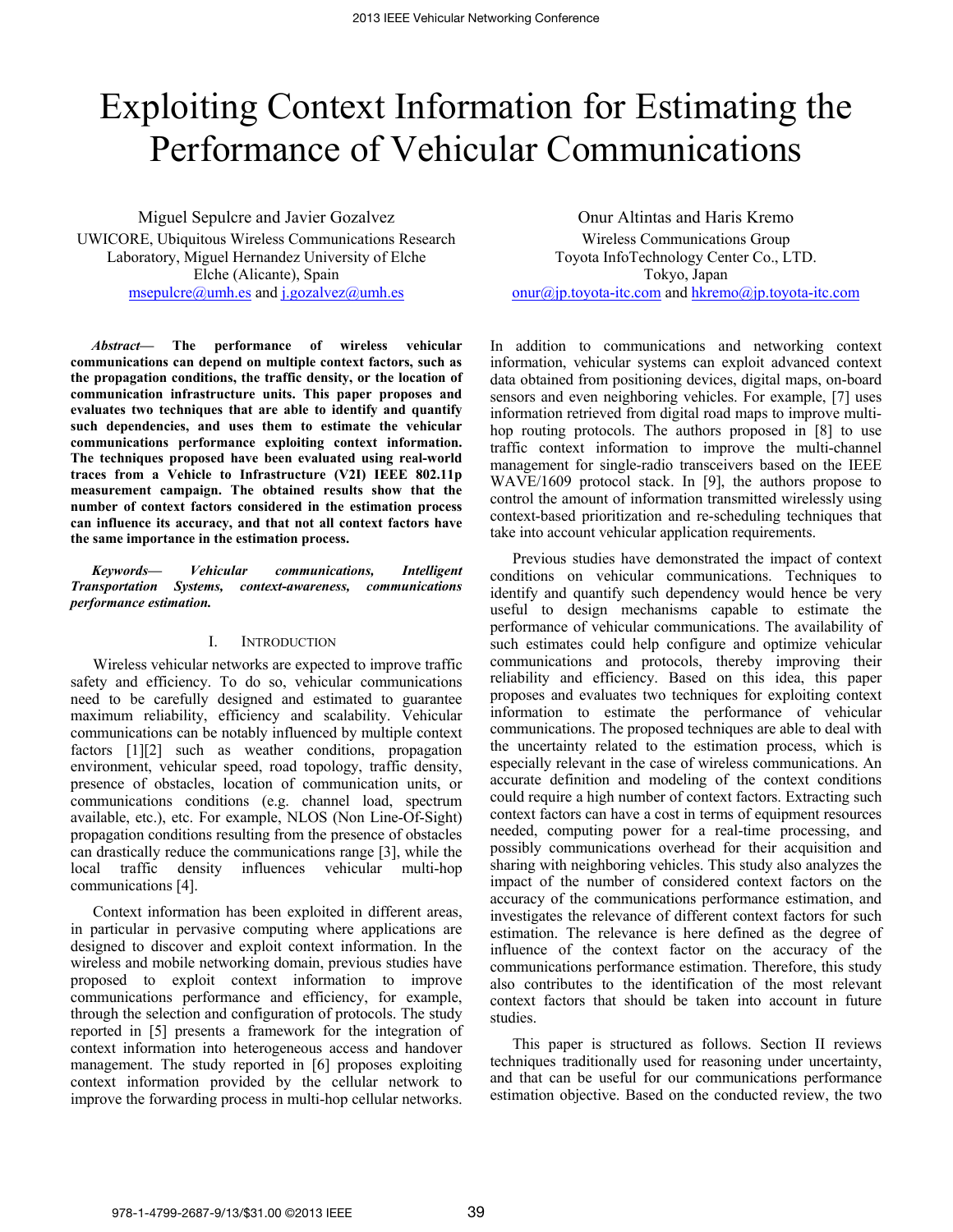techniques that seem more appropriate for our objective are selected: artificial neural networks and Bayesian networks. Section III presents the specific context factors and communications performance metrics considered in this study. The selection is based on the availability of empirical communication traces. However, it is important noting that the proposed techniques are not restricted to the selected factors and metrics. Section IV and Section V present the design and implementation of the artificial neural network and Bayesian network here proposed. Section VI evaluates the performance of these two techniques using empirical IEEE 802.11p V2I communication traces obtained in an urban measurement campaign. This section also includes the analysis of the impact of the number of context factors on the estimation process, and of the relevance of different context factors.

## II. ESTIMATION UNDER UNCERTAINTY

To estimate communications performance metrics (e.g. communications range) based on context factors (e.g. traffic density, number of lanes, presence of obstacles), this section reviews techniques traditionally used for reasoning under uncertainty. A technique used to estimate the performance of vehicular communications requires good scalability properties to be able to handle a potentially large set of context factors and performance metrics. Additionally, the technique needs to be able to deal with the uncertainty that can characterize wireless communications and vehicular environments. Some of the existing techniques that can be used for reasoning with uncertain information are fuzzy logic, probabilistic logic, Bayesian networks, artificial neural networks, decision trees or Dempster-Shafer theory. Their main characteristics and suitability for this study are discussed next.

Fuzzy logic measures the degree to which some event occurs or some conditions exist [10] and is well suited for describing subjective context conditions (congested or noncongested, low/medium/high, etc.). In the transportation area, fuzzy logic has been used, for example, to identify traffic congestion conditions since no clear boundaries exist between types of traffic flow [11], or to detect traffic incidents in a highway [12]. Fuzzy logic could be exploited in our study to quantify certain context conditions that are not clearly measurable or do not have clear boundaries. However, fuzzy logic itself does not provide the means for reliably estimating the communications performance using context information.

Probabilistic logic is based on the concept of probability and can hence associate logical assertions with a probability. Probabilistic logic allows writing rules that reason about events' probabilities. As an example, [13] uses probabilistic logic for an autonomous robot to identify its environment using isolated features detected from images. The application of individual probabilistic rules would not allow modeling the interaction and dependencies among different context factors that are necessary in our study. As a result, probabilistic logic is not suitable to estimate the communications performance using different performance metrics and context factors.

Bayesian Networks (BNs) represent a natural extension of basic probabilistic logic, and are probably one of the most popular formal approaches for reasoning under uncertainty.

BNs are directed acyclic graphs, where the nodes are random variables and the arcs between nodes represent causal relationships or dependencies. The main property of BNs is that the joint distribution of a set of variables can be written as the product of the local distributions of the corresponding nodes and their parents [14]. The parents of a variable are the variables with an arch directed to it. The flexibility of BNs for presenting probabilistic dependencies, and the efficiency of existing algorithms to perform inference make BNs a powerful tool for solving problems involving uncertainty. In general, modeling BNs requires first designing the network, which includes the selection of significant variables and the identification of the network structure. A learning process is then required to adjust the conditional probabilities of the BN. Learning capabilities are very interesting in our scenario to continuously refine the performance estimation process as new context information is acquired. Once the BN is designed and the conditional probabilities have been adjusted through the learning process, probabilistic inference algorithms are used to compute the probability distribution for any variable given observations of other variables. The variables of a BN that model our problem would be the context factors and communication performance metrics. BNs could be used in our study to calculate the probability distribution of e.g. the transmission range (a performance metric) given existing context conditions (defined by a set of context factors). In addition, inferences can be performed even when not all variables can be observed or data is missing. This can be useful in scenarios where all context factors cannot always be measured, but still a decision needs to be made.

An Artificial Neural Network (ANN) is a structure comprised of densely interconnected adaptive simple processing elements (called artificial neurons or nodes). The output of each artificial neuron is a function (linear, sigmoid, threshold, step, Gaussian, etc.) of its weighted inputs, known as activation function. The attractiveness of ANNs comes from their remarkable information processing characteristics, mainly in terms of nonlinearity, high parallelism, and learning and generalization capabilities [15]. ANNs have been used to solve problems related to pattern classification, clustering, function approximation (estimate the output of an unknown function based on observed inputs), or optimization [16]. One of the most popular and powerful network architectures for function approximation is the so called feed forward network, or multilayer perceptron, which is formed by an input layer, an arbitrary number of hidden layers, and an output layer. In multilayer perceptron networks, each node of a layer has a direct connection to all nodes of the following layer. With ANN, the goal of the training process is to find the weight value of each connection that will cause the output from the neural network to match the actual target values as closely as possible. Once the network is trained, the information is presented (or fed) to the neurons of the input layer and propagated to the next layers, until the information is converted into the network output at the last layer. ANNs can be exploited in our study to estimate the vehicular communications performance (considering various performance metrics) using observed context conditions. In this setting, the input nodes of the ANN could correspond to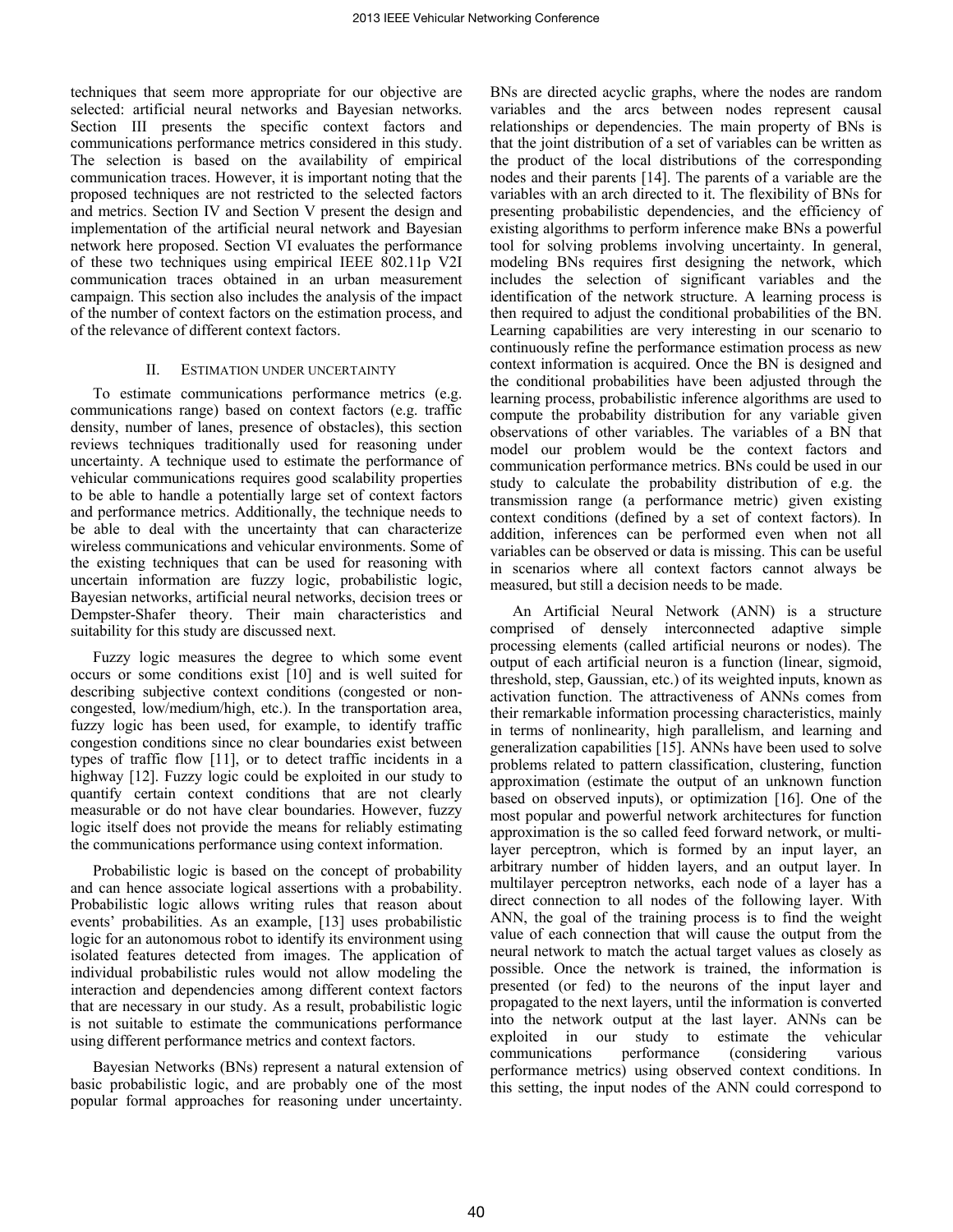the context factors measured/observed, and the output nodes would represent the communications performance metrics.

Decision trees (also known as hierarchical classifiers) are one of the most popular classification algorithms. A decision tree is characterized by an ordered set of nodes, where each node is associated with a decision function of one or more features. Decision trees can be used for regression analysis to estimate the value of an output function based on a set of input values. ANNs are often compared to decision trees because both techniques can model data that has nonlinear relationships between variables, and both can handle interactions between variables. The main advantage of decision trees compared to ANNs is that decision trees better handle binary categorical inputs. However, only discrete/categorical output values are admitted in the case of decision trees, whereas ANNs have the capability of providing output values for input values for which they were not specifically trained (i.e. generalization).

The Dempster-Shafer theory is a mathematical theory widely used due to its ability to differentiate between uncertainty and ignorance, and its ability to merging multiple pieces of information (i.e. sensor fusion) [17]. The Dempster-Shafer theory would be interesting in our study as a technique to evaluate if sufficient context information has been acquired so that a decision can be performed. However, it does not represent a plausible solution for estimating the communications performance since it is not suitable to represent the existing dependencies among context factors and performance metrics.

ANNs and BNs have been selected in this study to estimate the communications performance using context information. Both techniques are able to express the non-linear relationship that can exist between varied context factors and performance metrics. In addition, they both can learn the dependencies between context factors and performance metrics through their respective training processes. ANNs have been selected over decision trees given their limitation to generalize and their discrete output nature. Fuzzy logic, probabilistic logic and Dempster-Shafer theory cannot be used for the purpose of this study since they do not have learning capabilities and cannot reflect multiple dependencies among context factors and performance metrics. ANNs and BNs have different advantages and disadvantages. ANNs present higher scalability in terms of number of nodes. However, ANNs calculate the output values that best match with the training data with which they have been trained. This implies that for a given context scenario the output of an ANN is fixed. In BNs, the output is not a specific value (in our case, the estimation of communications performance metrics), but rather its probability distribution for a given context scenario. Additionally, ANNs require that all the input nodes are used to calculate the output values. This would limit their use in scenarios in which the vehicle has only partial knowledge of the context conditions.

## III. CONTEXT FACTORS AND PERFORMANCE METRICS

The selected estimation techniques are tested in this paper using a large set of empirical data obtained in an urban IEEE 802.11p V2I measurement campaign [3]. As a result, this study is restricted, without any loss of generality, to the context factors and communications performance metrics that can be extracted from the available set of data. The measurement campaign was aimed at analyzing the impact of urban characteristics, RSU (Road Side Unit) deployment conditions, and communication settings on the quality of IEEE 802.11p V2I communications. The campaign included 22 different RSU locations carefully selected to study the impact of various operating and propagation conditions on V2I communications. Seventy different RSU deployment configurations (combination of RSU location, transmission power, antenna height and type of mast) were analyzed during the campaign. For each configuration, the vehicle performed multiple test drives to/from the RSU to provide valuable indications on the quality of V2I communications. More than 700 test drives were conducted in total, with around 950km of testing distance traveled during more than 35 hours of wireless measurement tests being recorded. The complete set of empirical data can be obtained by interested readers from http://www.uwicore.umh.es/V2I-measurement-campaign/.

## *A. Context factors*

The context factors considered in this study are presented in Table I. These six context factors have been extracted for all the conducted test drives.

|  | Table I CONTEXT FACTORS. |
|--|--------------------------|
|--|--------------------------|

| Context<br>factor                        | <b>Possible</b><br>values      | <b>Description</b>                                                                                                                                                                                                                                        |
|------------------------------------------|--------------------------------|-----------------------------------------------------------------------------------------------------------------------------------------------------------------------------------------------------------------------------------------------------------|
| <b>Buildings</b>                         | No, same,<br>opposite,<br>both | Represents the relative position of surrounding<br>buildings to the RSU (No buildings, buildings on<br>the same/opposite side of the street as/to the<br>RSU, or buildings in both sides of the street).                                                  |
| Number of<br>lanes                       | [Integer]                      | Total number of lanes of the street considering<br>both driving directions.                                                                                                                                                                               |
| Traffic<br>density                       | Low,<br>medium,<br>high        | Approximate traffic density observed in the<br>vehicle driving direction.                                                                                                                                                                                 |
| Trees                                    | No, same,<br>opposite,<br>both | This variable represents the presence of trees<br>relative to the RSU (No trees, trees on the<br>same/opposite side of the street as/to the RSU,<br>or trees in both sides of the street). Trees in a<br>median are considered in an additional variable. |
| Median                                   | Yes, no                        | Indicates the presence of a median with trees<br>obstructing the view between the vehicle and the<br>RSU.                                                                                                                                                 |
| Distance to<br><b>NLOS</b><br>conditions | [Float]                        | Distance between the RSU and the location<br>where the vehicle losses visibility with the RSU<br>due to buildings.                                                                                                                                        |

A more detailed analysis of the context factors could be performed (e.g. to reflect the percentage of street occupied with buildings or trees instead of simply reflecting their presence), but their current definition already allows demonstrating the potential of ANN and BN to estimate the communications performance using context information. In a practical deployment, static context factors such as Buildings or Number of lanes could be extracted from digital maps. The local traffic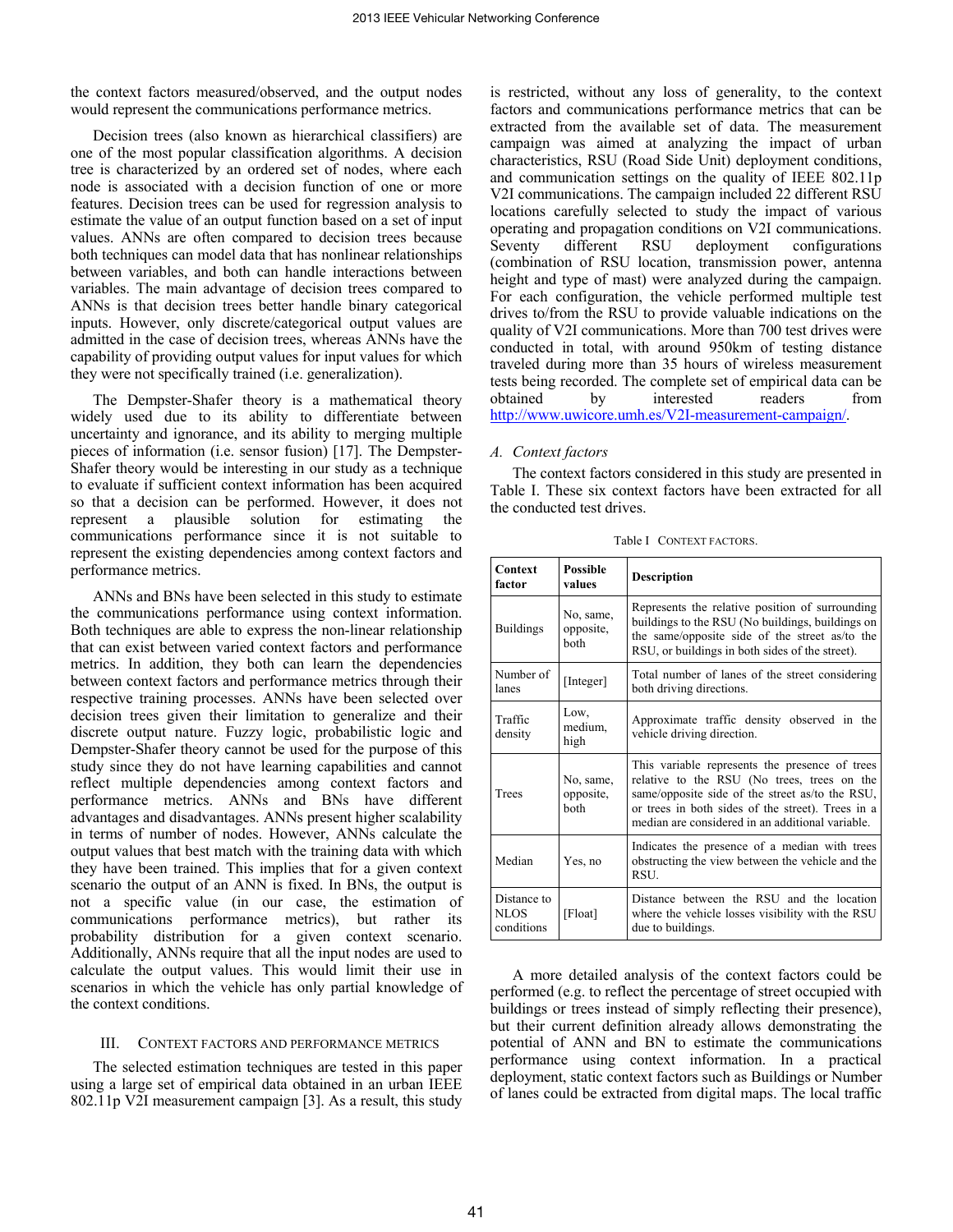density could be estimated through the periodic exchange of beacons among nearby vehicles.

## *B. Communications performance metrics*

The communications performance metrics measured during the test drives and used in this study are:

- Reliable Connectivity Range (RCR): distance to the RSU up to which the experienced PDR (Packet Delivery Ratio) is above 0.7. The RCR represents then the range over which high quality V2I communications can be established.
- Unreliable Connectivity Range (UCR): distance to the RSU from which the experienced PDR is below 0.1, and only very sporadic and low quality V2I transmissions can take place.
- Packets Per Test drive (PPT): number of packets correctly received during a single test drive to/from the RSU. It represents the volume of information that could be downloaded from the RSU during a single test drive.

Fig. 1 illustrates an example of the PDR measured under two different context scenarios, and how the RCR and UCR metrics are obtained. This figure compares the V2I performance with and without the presence of a median with trees obstructing the visibility between the vehicle and the RSU. The figure was obtained considering a transmission power of  $P_t$ =20dBm, a packet transmission frequency of  $T_f$ =10Hz and an RSU height of *h*=6.5m. The specific context conditions of these test drives were: Buildings = both, Number of lanes  $= 6$ , Traffic density  $=$  medium, Trees  $=$  no (trees in the median are not taken into account in this variable), Median = yes/no and distance to NLOS = 395m.



Fig. 1. Effect of a median with trees on the PDR (Packet Delivery Ratio) as a function of the distance of the vehicle to the RSU (h=6.5m, Pt=20dBm).

## IV. ANN DESIGN AND TRAINING

The first step to build an ANN is the identification of the relevant variables. While the input nodes will be represented by the context factors detailed in Table I, the output nodes will be the communications performance metrics that need to be estimated. Based on the identified nodes, we propose the use of a feed forward network with a single hidden layer, given its potential to approximate any set of functions if the activation functions are continuous [18]. There is no specific technique to select the activation function to be used by the hidden nodes of an ANN, but in general, non-linear activation functions are preferred to enable the representation of non-linear relationships between inputs and outputs of the ANN. Given its potential demonstrated in related studies, the Sigmoid function has been selected in this study to implement the hidden nodes of the ANN. The criteria shown in [16] has been here followed to select the activation functions of the output nodes, and linear functions have been selected. Fig. 2 illustrates the structure of the ANN here proposed to estimate the communications performance based on the the considered context factors.



Fig. 2. ANN proposal.

To build, train and evaluate ANNs, this study has used the Matlab library for ANNs. This library has been used to build a feed forward neural network with one hidden layer, 6 input nodes (context factors) and 3 output nodes (communications performance metrics). The number of hidden nodes in the hidden layer has been set to 10. While a lower number of hidden nodes decreased the accuracy of the obtained results, a higher number did not significantly improve the accuracy but increased the computational requirements. While the transfer function of the hidden nodes has been fixed to a Sigmoid (*tanh*), the output nodes present a linear transfer function. TRAINLM is the back-propagation network training function employed for ANN training. It updates weights and bias states according to Levenberg-Marquardt optimization [19]. This algorithm is one of the fastest methods for training moderatesized feed forward neural networks.

## V. BN DESIGN AND TRAINING

To design a BN, the relevant variables need to be identified first. These variables are again the context factors and communications performance metrics. Once the variables have been identified, the structure or topology of the BN needs to be defined. The approach here proposed considers a BN structure in which all variables that can be observed are parents of all variables that need to be estimated. In our study, this corresponds to the BN illustrated in Fig. 3. This structure assumes that all context factors influence all the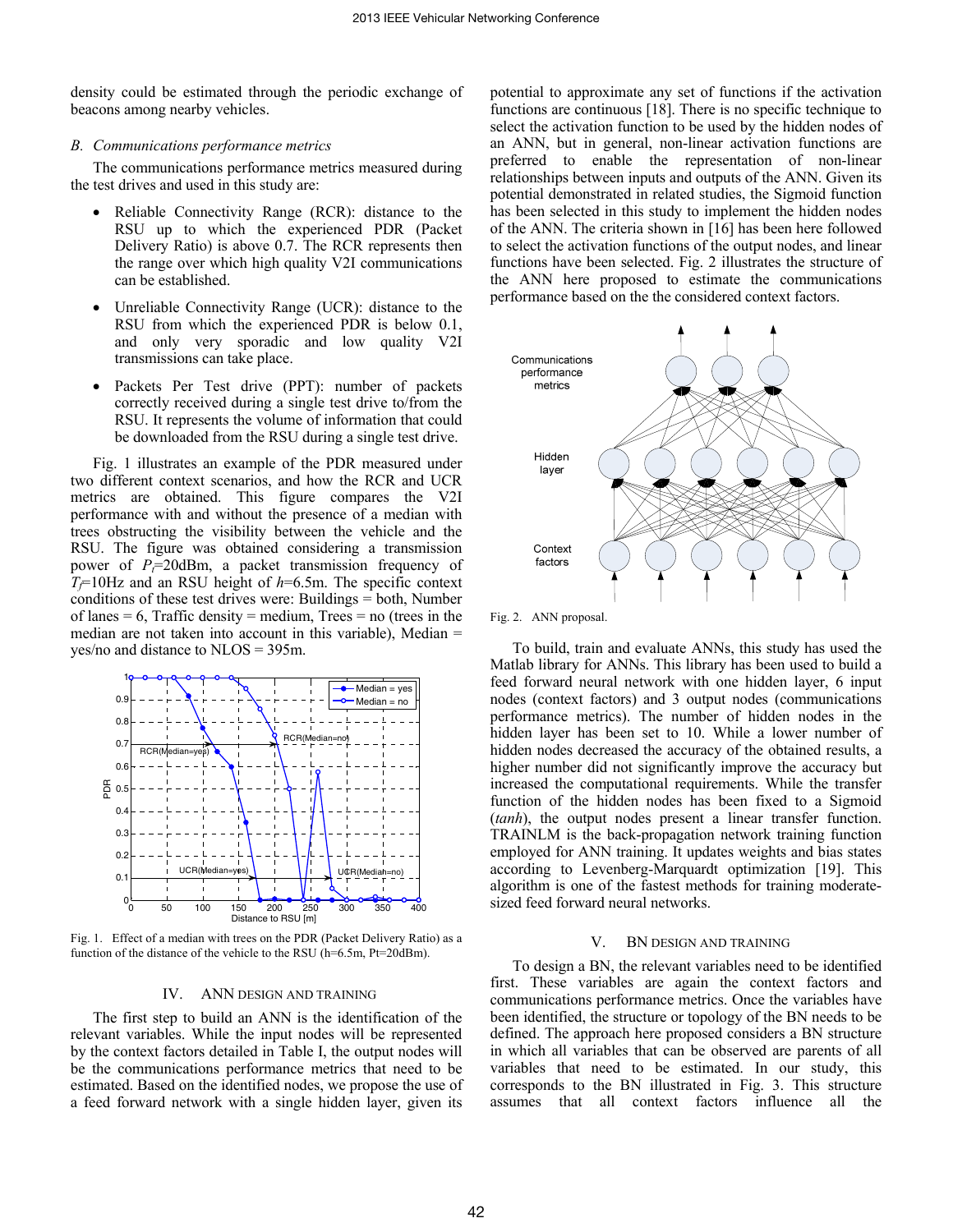communications performance metrics. One of the advantages of using this structure is that it has only one undirected path between any two nodes, known as polytree, and therefore can be inferred in polynomial time.



Fig. 3. BN proposal.

To build, train and use BNs, this investigation has used the Bayes Net Toolbox (BNT). BNT is an open-source Matlab package for directed graphical models such as Bayesian Networks. BNT supports different kinds of nodes (probability distributions), exact and approximate inference, parameter and structure learning, and static and dynamic models. BNT is widely used in teaching and research, and is freely available at https://code.google.com/p/bnt/. The BN built has 9 nodes. The first six nodes represent the context factors (Table I) and will be used as observed nodes. The last three nodes represent the communications performance metrics previously defined. The BN built considers Buildings, Number of lanes, Traffic density, Trees and Median as discrete/categorical nodes, and the rest of nodes as continuous nodes with Gaussian distributions (the most popular implemented training and inference algorithms are designed for this type of random distribution).

The algorithm employed for training the implemented BN is the EM (Expected Maximization) algorithm, which finds the maximum likelihood parameters of the different nodes for a fully observed model. In our case, it will find the discrete probability distribution of the discrete nodes, and the median and standard deviation parameters of the continuous nodes. Once the network is trained, we can enter an observation in a given set of variables and calculate the probability distribution of other variables. This is clearly one of the key advantages of BNs with respect to ANNs, since ANNs simply provide the 'best' value of the output variables, but do not provide information about their statistical distribution. In our study, the context factors observed are introduced, and the probability distribution of the performance metrics is calculated.

#### VI. PERFORMANCE EVALUATION

As previously mentioned, the ANN and BN solutions proposed in this study are here evaluated using the empirical data set obtained from the IEEE 802.11p V2I measurement campaign reported in [3]. Both ANN and BN have been trained with this data set obtained with a transmission power of  $P_f$ =20dBm and an RSU height of  $h$ =6.5m. Once the networks were built and trained, they have been used to estimate the RCR (Reliable Connectivity Range), UCR (Unreliable Connectivity Range) and PPT (Packets Per Test drive) metrics using as input the context factors reported in Table I and derived from the data set.

#### *A. ANN and BN comparison*

The estimations obtained with the ANN and the BN proposals have been compared with the actual measurements, and the relative error has been calculated as *RE*=100·(*E*-*A*)/*A*, where *E* represents the estimated value and *A* the actual one. Fig. 4 shows the CDF (Cumulative Distribution Function) of the relative error *RE* obtained using the constructed ANN. The figure shows that 60% of the UCR estimations resulted in relative errors between -12.4% and 21.7%, which correspond to the 20th and 80th percentiles, respectively. This result means that if the estimated UCR value is e.g. 1000m, the actual one is between 876m and 1217m with 60% probability. The interval between the 20th and 80th percentiles of the relative error of the performance metrics will be used as a metric to evaluate the estimation process, and will be referred to as *IRE60*. Fig. 5 compares the performance obtained with ANN and BN using *IRE60* for the three performance metrics. The depicted results show that the higher accuracy with ANN is obtained for the UCR metric, which could indicate that the selected context factors better represent this metric than RCR and PPT. The highest error is observed when estimating the PPT metric. This could be the case because the evaluated context factors do not adequately represent this metric. In fact, the PPT metric notably depends on the presence of traffic lights in the path towards the RSU, because if the vehicle stops in a traffic light close to the RSU, the number of packets correctly received notably increases. As a result, to reduce the error in the estimation of the PPT, additional context factors such as the presence of traffic lights could be considered. In addition, more detailed context information could be acquired (tree densities, building heights, etc.) to reduce in general the estimation error. Fig. 5 also depicts the *IRE60* values obtained with the BN proposal. Since the output of the BN is the probability distribution of each performance metric, the *IRE60* metric was obtained with the estimated value *E*, equal to the mean of the output distribution; other approaches would also be valid (e.g. the median, a given percentile, etc.). Fig. 5 shows that the relative errors obtained with the BN are lower than the ones obtained with the ANN.



Fig. 4. CDF (Cumulative Distribution Function) of the relative error RE obtained with an ANN.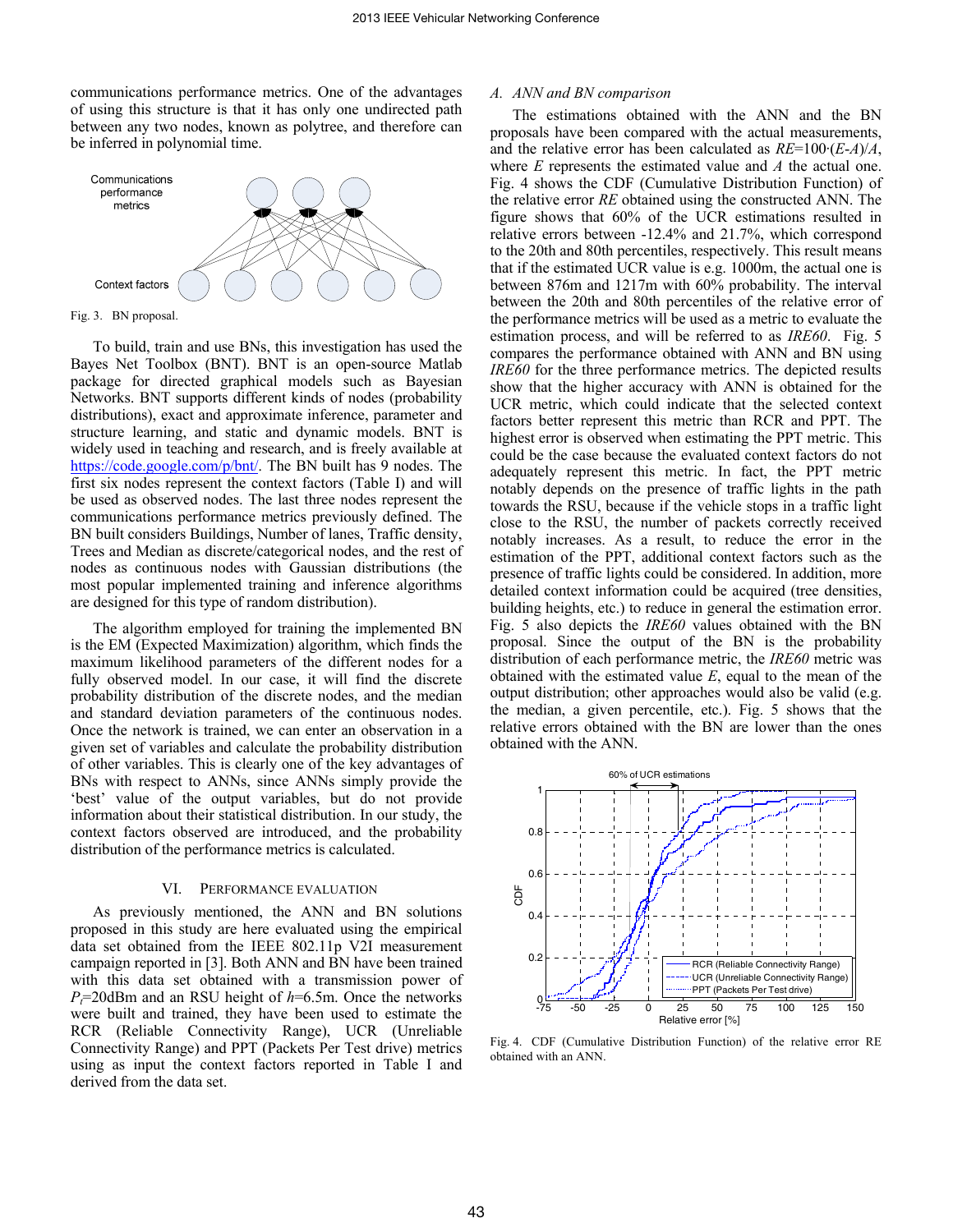

Fig. 5. Comparison of IRE60 values obtained with ANN and BN for the three performance metrics: RCR (Reliable Connectivity Range), UCR (Unreliable Connectivity Range) and PPT (Packets Per Test drive).

## *B. Bounds of performance estimation with the BN proposal*

The variability of the radio channel results in that the communications performance metrics measured can differ between consecutive test drives, i.e. different RCR, UCR and PPT values can be obtained under similar context conditions. To illustrate this trend, the bars in Fig. 6 represent the PDF (Probability Density Function) of RCR values measured during the drive tests under similar context conditions. Given this variability, estimating the lower and/or upper performance bounds is of higher interest than estimating e.g. their average value. The proposed BN can be used to estimate such performance bounds since it provides the probability distribution of the performance metrics. Fig. 6 also depicts the PDF of the RCR metric estimated with the BN (a Gaussian curve with certain mean and variance)<sup>1</sup>. The PDF estimated with the BN can be used to estimate the lower and upper bounds of the RCR metric, e.g. the 10th and 90th percentiles, and thereby the interval where to expect the RCR value under certain context conditions. Such interval is highlighted in the figure with a double arrow.

To evaluate the capability of the BN proposal to estimate the metrics' performance bounds, the context factors are used as inputs for each test drive. The estimation process is considered successful if the actual performance metric measured in a test drive is above the estimated lower performance bound for the context conditions under which the test drive was performed. Table II shows the percentage of successful estimations obtained for the different metrics and using the proposed BN. The results in Table II are shown for different percentiles used to obtain the lower performance bound and decide whether an estimation is successful or not. The depicted results show that the percentage of successful estimations increases with lower percentiles.



Fig. 6. Example of PDF (Probability Density function) of the RCR (Reliable Connectivity Range) metric for similar context conditions.

To provide an idea of the dispersion of the probability distributions obtained with the BN, Table III shows the average ratio between the interval estimated with the BN and the actual measured metrics. This ratio can be seen as a measure of the variability of the metrics when estimated using the BN. As it can be observed, a more precise estimation of the interval is obtained for the RCR and UCR metrics. However, the higher variability of the PPT metric results in much larger intervals. The accuracy of the obtained estimations could be improved with a higher number of samples/measurements.

Table II PERCENTAGE OF SUCCESSFUL ESTIMATIONS.

|            | Percentile used for the low performance bound |                  |                  |  |
|------------|-----------------------------------------------|------------------|------------------|--|
| Metric     | $\mathbf{z}^{\text{th}}$                      | 10 <sup>th</sup> | 20 <sup>th</sup> |  |
| <b>RCR</b> | 67.8%                                         | 65.5%            | 62.7%            |  |
| <b>UCR</b> | 68.9%                                         | 66.7%            | 62.7%            |  |
| <b>PPT</b> | 69.5%                                         | 63.8%            | 58.8%            |  |

Table III AVERAGE RATIO BETWEEN THE INTERVAL LENGTH AND THE ACTUAL METRICS MEASURED.

|            | Percentiles used to construct the interval |                              |                       |  |
|------------|--------------------------------------------|------------------------------|-----------------------|--|
| Metric     | $5^{th}$ - 95 <sup>th</sup>                | $10^{th}$ - 90 <sup>th</sup> | $20^{th}$ - $80^{th}$ |  |
| <b>RCR</b> | 0.22                                       | 0.17                         | 0.11                  |  |
| <b>UCR</b> | 0.14                                       | 0.11                         | 0.07                  |  |
| <b>PPT</b> | 0.98                                       | 0.77                         | 0.50                  |  |

### *C. Impact of the number of context factors on the estimation*

This section analyses the impact of the number of context factors on the estimation of the communications performance metrics. The results shown in sections VI.A and VI.B were obtained using all the context factors defined as inputs. In this section, we analyze how reducing the number of context factors influences the accuracy of the obtained estimations. Table IV presents the five context factor sets (CFS) used in this analysis. While CFS1 only includes two context factors, CFS5 includes all the six context factors previously described. Fig. 7

<sup>&</sup>lt;sup>1</sup> Under ideal training and building processes, the PDF estimated should match with the measurements. However, in real environments, the communications performance metrics do not necessarily follow a Gaussian probability distribution, and a finite number of measurements can negatively affect the matching.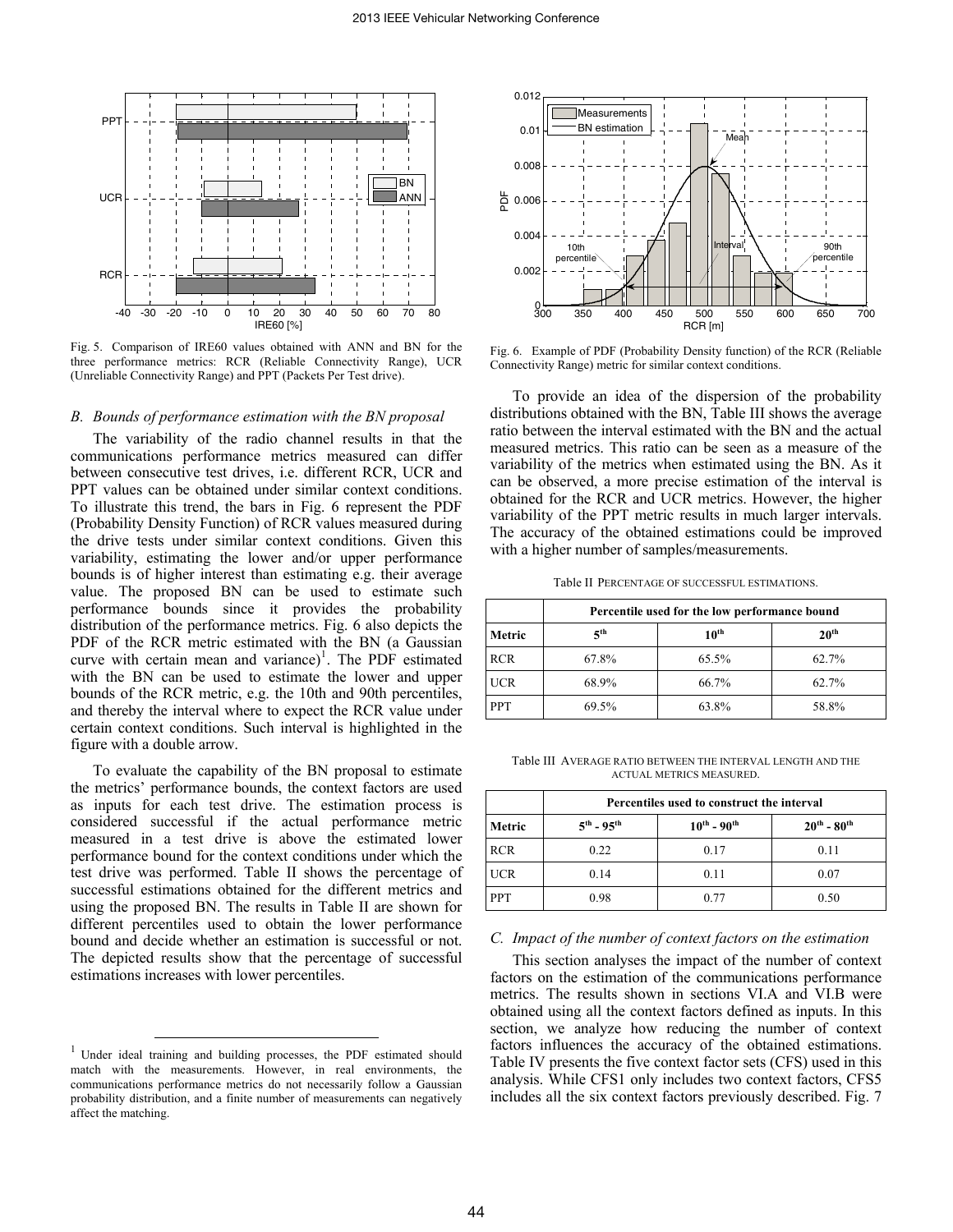shows the *IRE60* metric obtained when considering the proposed BN and the different CFSs reported in Table IV. The depicted results show that increasing the number of context factors used in the estimation process can considerably reduce the estimation's relative error, although it can also increase acquisition and processing costs. Similar trends have been obtained with the ANN proposal, but are omitted due to space limitations.

Table IV CONTEXT FACTOR SETS.

| Context<br>factor set                                                                                                                      | Context factors included in the communications<br>performance estimation                   |                                                                                                                              |                                                                                                                                 |
|--------------------------------------------------------------------------------------------------------------------------------------------|--------------------------------------------------------------------------------------------|------------------------------------------------------------------------------------------------------------------------------|---------------------------------------------------------------------------------------------------------------------------------|
| CFS1                                                                                                                                       | Buildings, Number of lanes                                                                 |                                                                                                                              |                                                                                                                                 |
| CFS <sub>2</sub>                                                                                                                           | Buildings, Number of lanes, Traffic density                                                |                                                                                                                              |                                                                                                                                 |
| CFS3                                                                                                                                       | Buildings, Number of lanes, Traffic density, Trees                                         |                                                                                                                              |                                                                                                                                 |
| CFS4                                                                                                                                       | Buildings, Number of lanes, Traffic density, Trees, Median                                 |                                                                                                                              |                                                                                                                                 |
| CFS5                                                                                                                                       | Buildings, Number of lanes, Traffic density, Trees, Median,<br>Distance to NLOS conditions |                                                                                                                              |                                                                                                                                 |
| 60<br>50<br>40<br>30<br>RE60 <sup>[%]</sup><br>20<br>10<br>0<br>$-10$<br>$-20$<br>$-30$<br>$\mathfrak{p}$<br>Context factor set<br>(a) RCR | RE60 <sup>[%]</sup><br>3 4 5                                                               | 60<br>50<br>40<br>30<br>20<br>10<br>0<br>$-10$<br>$-20$<br>$-30$<br>$\overline{2}$<br>3 4 5<br>Context factor set<br>(b) UCR | 140<br>120<br>100<br>80<br>RE60 [%]<br>60<br>40<br>20<br>0<br>$-20$<br>$-40$<br>2 3 4 5<br>1<br>Context factor set<br>$(c)$ PPT |

Fig. 7. IRE60 metric as a function of the context factor set for the BN proposal. The estimations are obtained considering the mean of the output distribution of the three performance metrics: RCR (Reliable Connectivity Range), UCR (Unreliable Connectivity Range) and PPT (Packets Per Test drive).

The influence of the number of context factors on the performance estimation process can also be analyzed taking into account the definition of successful estimation previously proposed. Fig. 8 shows the percentage of successful estimations obtained for RCR, UCR and PPT when varying the number of context factors. As it can be observed, this percentage increases as the number of context factors increases for RCR and UCR, which again demonstrates the benefit that increasing the number of context factors could provide if the associated acquisition and processing costs can be tolerated. For the PPT metric, increasing the number of context factors is reflected in a more precise estimation of the interval where to expect the metric, and therefore decreases the ratio between the interval estimated and the actual measurement (see Fig. 9c).



Fig. 8. Percentage of successful estimations with the BN proposal, and considering the  $20<sup>th</sup>$  percentile of the output distribution as the lower bound of the interval for the three performance metrics: RCR (Reliable Connectivity Range), UCR (Unreliable Connectivity Range) and PPT (Packets Per Test drive)



Fig. 9. Average ratio between the interval length estimated and the actual measurements while while varying the number of context factors for the three performance metrics: RCR (Reliable Connectivity Range), UCR (Unreliable Connectivity Range) and PPT (Packets Per Test drive). Percentiles used to construct the interval:  $20^{th} - 80^{th}$ .

## *D. Quantifying the relevance of context factors*

The previous section has shown that increasing the number of context factors can positively influence the estimation process. However, not all context factors might be equally relevant for the estimation process. If this is the case, irrelevant context factors should be excluded from the learning and estimation processes to avoid wasting communication and processing resources. To date, there is not a widely adopted method to calculate the relevance of a context factor. A factor is here considered more relevant than other factors if it has a higher influence on the accuracy of the communications performance estimation.

The previous analysis has been extended to analyze the relevance of each of the six context factors considered in this study. Fig. 10 compares, for the RCR metric, the relative error *IRE60* obtained with CFS5 (vertical black lines and double arrows) to that obtained when removing from CFS5 one of the context factors analyzed (the removed context factor is indicated in the y-axis). The depicted results show that poorer